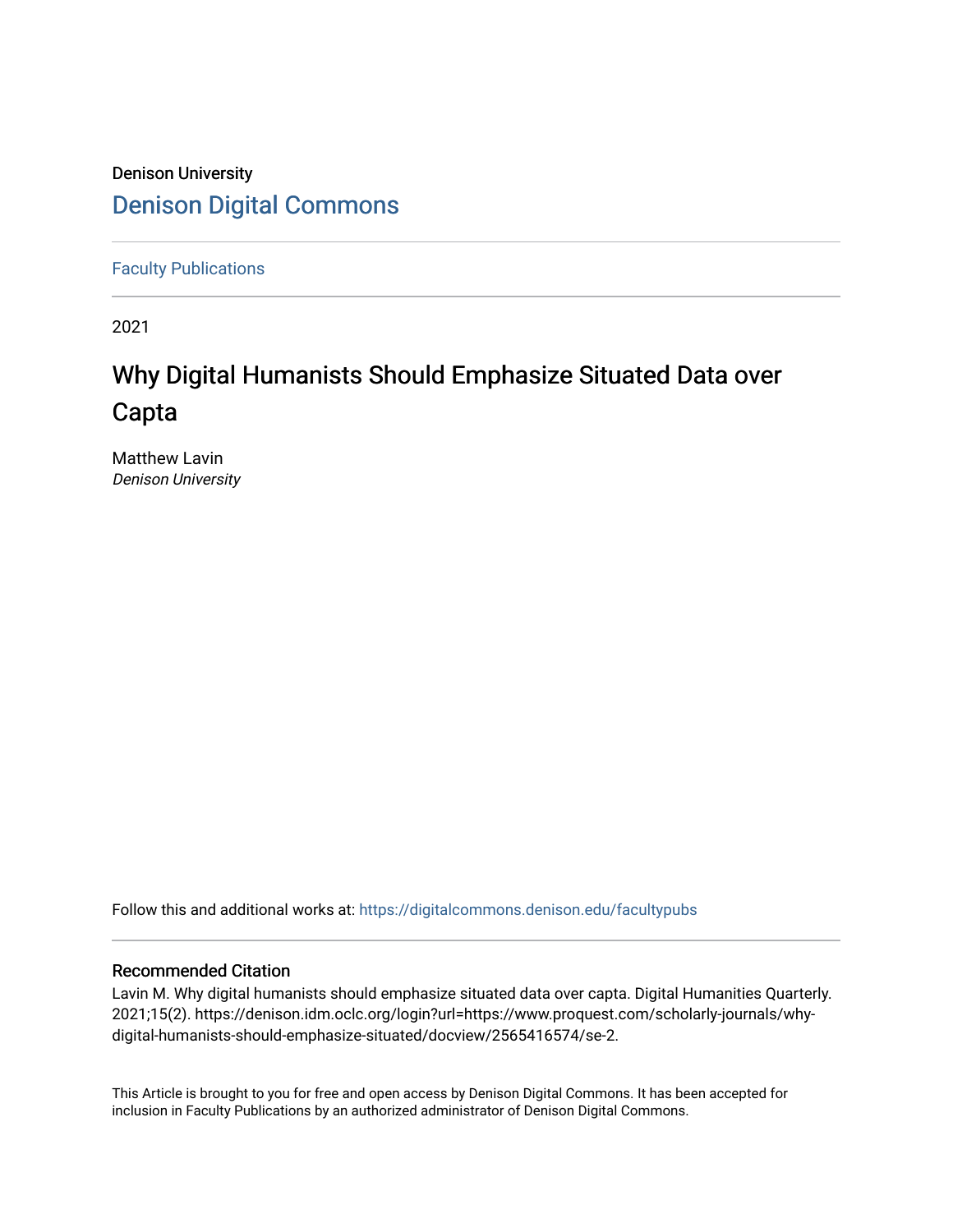# Why Digital Humanists Should Emphasize Situated Data over Capta

Lavin, Matthew . Digital Humanities Quarterly ; Providence Vol. 15, Iss. 2, (2021).

[ProQuest document link](https://denison.idm.oclc.org/login?url=https://www.proquest.com/scholarly-journals/why-digital-humanists-should-emphasize-situated/docview/2565416574/se-2)

## ABSTRACT (ENGLISH)

This essay looks back on Johanna Drucker's "Humanities Approaches to Graphical Display" (2011) ten years after its initial publication in *Digital Humanities Quarterly*, in particular Drucker's call to "reconceive all data as capta." Drucker makes several crucial points about humanistic inquiry, but this essay argues against her embrace of capta as a replacement term for data in two ways: (1) furnishing a revised and expanded etymology for the terms data and (2) exploring the benefits of embracing concepts such as situated data rather than capta.

## FULL TEXT

As we pass the ten-year anniversary of Johanna Drucker's "Humanities Approaches to Graphical Display" (2011), I believe it is an opportune time to revisit Drucker's call to "reconceive all data as capta" [Drucker 2011].[1] Drucker's argument for such a reimagining is based on "the etymological roots" of data and capta —data comes from the Latin "given," and capta from the Latin "taken" —and raises a larger point about the differences between scientific realism and constructivist critiques of realism.[2] Realist approaches to visualization, Drucker argues, assume "transparency and equivalence, as if the phenomenal world were self-evident and the apprehension of it a mere mechanical task" [Drucker 2011]. Drucker goes further in stating, "Nothing in intellectual life is self-evident or selfidentical, nothing in cultural life is mere fact, and nothing in the phenomenal world gives rise to a record or representation except through constructed expressions" [Drucker 2011]. Drucker lays out a lexical argument between data and capta that more or less parallels the realist and constructivist modalities of thought as she describes them (i.e., data suggests realism and capta suggests constructivism).[3]

In this piece, I want to argue in favor of embracing some of Drucker's points about humanistic inquiry while simultaneously arguing against capta as a term to be used in place of data. As a humanist, I do see value in emphasizing that data are taken and not given, but I believe there is a richer etymological narrative, and a richer history of the word data in English, to be described. There is also the more complicated question of whether all forms of empiricism require proceeding "as if the phenomenal world were self-evident," and the degree to which social constructions mediate our experiences and understanding of the world. I will gesture at these larger questions in this essay, but my primary concern is with how scholars in digital humanities should approach conversations about data.

The bulk of my essay is a revised and expanded etymology for the terms *data* and *capta*, which considers their Latin roots, as well as the close ties of the word *data* to the publishing history of Euclidis Data (1625) and subsequent translations and editions of that work. Euclid's own use of the term "given" was a subject for discussion and debate, as was the degree to which his use of "given" resembled other Greeks' use of the term. A fully fleshed out history of the term *data* in English includes its use in two related but distinct senses: geometrical and empirical, the latter of these emerging from the prior. To appreciate the difference between these senses, we must understand the degree to which early modern thinkers synthesized geometrical and numerical thought into what is now regarded as the singular discipline of mathematics. Further, these thinkers adapted and extended mathematical thinking to translate observations of or measurements from the natural world into generalizations and explanatory systems.

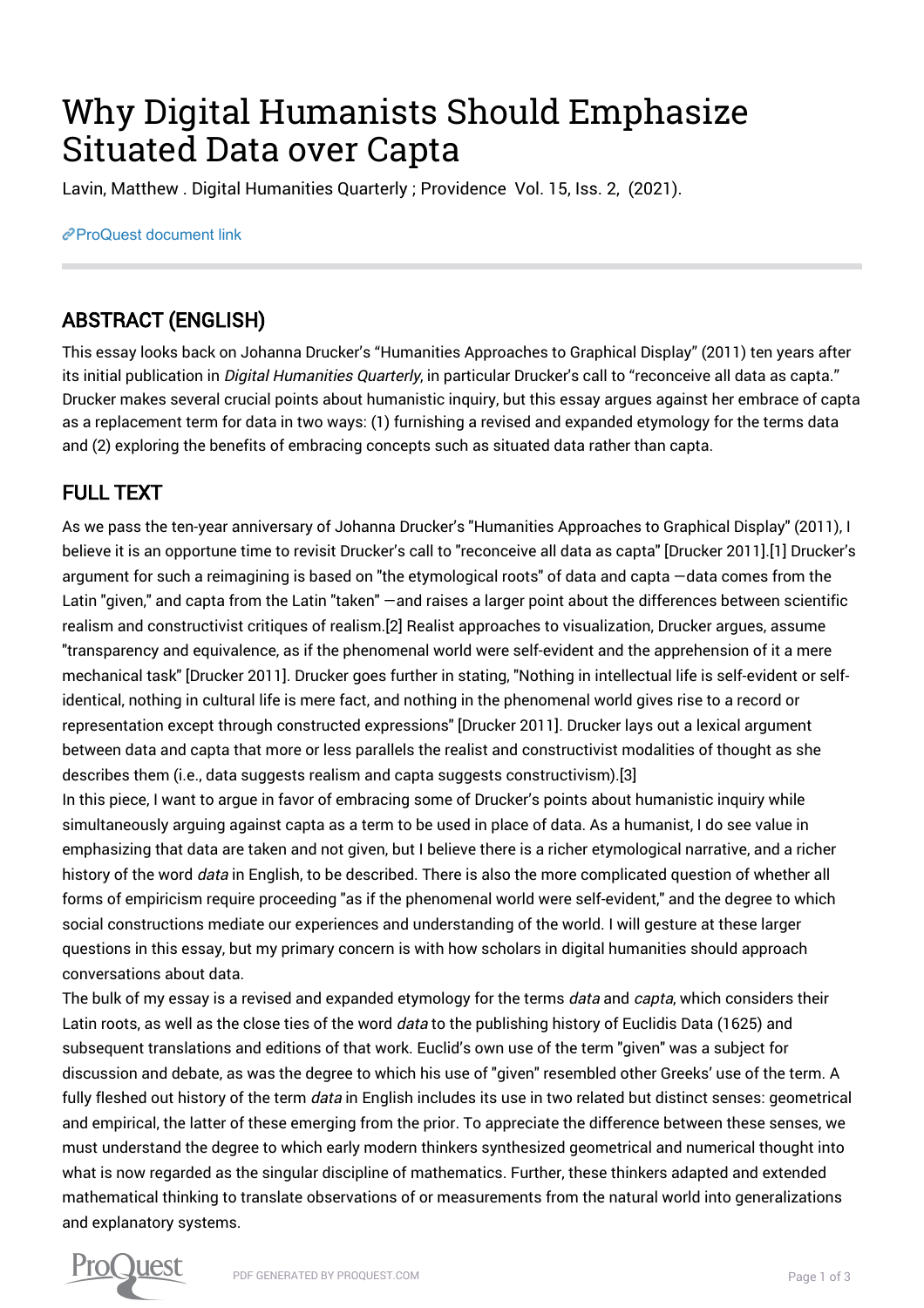In the closing section of this essay, I will turn to the benefits of embracing concepts such as situated data over capta. Such an approach allows humanists to contest oversimplifications of poorly executed data-driven inquiry and simultaneously to create more opportunities for conversation with other disciplines. The tone of these conversations could be positively affected, as well, with digital humanities speaking and listening in equal proportion. Lastly, I will discuss the new possibilities that this rhetorical shift could create for how we teach data analysis, which has the potential to advance digital humanities as a discipline.

#### Drucker's Conceptual and Terminological Intervention

My response to Drucker begins with a certain degree of uncertainty about how "Humanities Approaches to Graphical Display" has been received in digital humanities. Generally, I take it to have made a strong, positive impression. Drucker was not the first scholar to point out that *capta* might be a more appropriate term than *data*, but her work is arguably the most influential to make this point, especially in digital humanities.[4] This essay, or the corresponding material in Drucker's book Graphesis (2014), is widely referenced in digital humanities, and I have seen it listed on many DH course syllabi.[5] There appear to have been numerous conference presentations, blog posts, and discussions of capta on social media. In various contexts, public displays of one's agreement with Drucker might take the form of statements like, "There is no such thing as 'data.' There are only 'capta.'"[6] Broadly speaking, Drucker has set the terms of the debate on the subject of data and capta, and this influence has been both descriptive and normative. Simultaneously, I have not seen signs of a large-scale movement to purge documents of the word *data*, nor have the word *capta* or its cognates become especially prevalent in digital humanities scholarship.[7]

One might argue that Drucker makes a conceptual intervention and not a terminological one. I would concede that the essay is most concerned with reconceptualizing data as capta, and the importance of such a shift. With regard to data visualization, Drucker argues that "the rendering of statistical information into graphical form gives it a simplicity and legibility that hides every aspect of the original interpretative framework on which the statistical data were constructed" [Drucker 2011]. Data do not "pre-exist their parameterization" because they are "constructed as an interpretation of the phenomenal world, not inherent in it" [Drucker 2011]. Drucker does not explicitly argue that humanities scholars should never say or write the word data, but she does claim that "all data is capta" nd that because of the etymological roots of the terms, capta "is 'taken' actively while *data* is assumed to be a 'given' able to be recorded and observed" [Drucker 2011]. As a result, I reject the idea that one can so easily separate Drucker's conceptual intervention from the terminological one supporting it.

Another way of looking at Drucker's influence would be to say that there is widespread agreement with her views on data and capta, but practical considerations outweigh other concerns. Such practical considerations include (1) maximizing clarity for particular audiences, (2) limits on space that would make it difficult to explain the choice to use capta, and (3) the question of how to invoke concepts like big data, data visualization, databases, datasets, metadata, and open data. One might attempt to stake out a rhetorical middle position by mentioning that data are really capta and to proceed with the word *data* thereafter, as Rob Kitchin does in The Data Revolution: Big Data, Open Data, Data Infrastructures and Their Consequences (2014). Kitchin adds, "since the term data has been so thoroughly ingrained to mean capta, rather than confuse the matter further it makes sense to continue to use the term data where capta would be more appropriate" [Kitchin 2014]. This seems like it would be an appealing option for many people, and I suspect it is widespread, although I have not investigated this question in any serious way. Regardless, I am aware of no published work that disputes Drucker's core points. That is:

#### DETAILS

| Subject:                       | Big Data; Open data; Etymology; Realism; Digital humanities; Visualization |
|--------------------------------|----------------------------------------------------------------------------|
| <b>Business indexing term:</b> | Subject: Big Data                                                          |